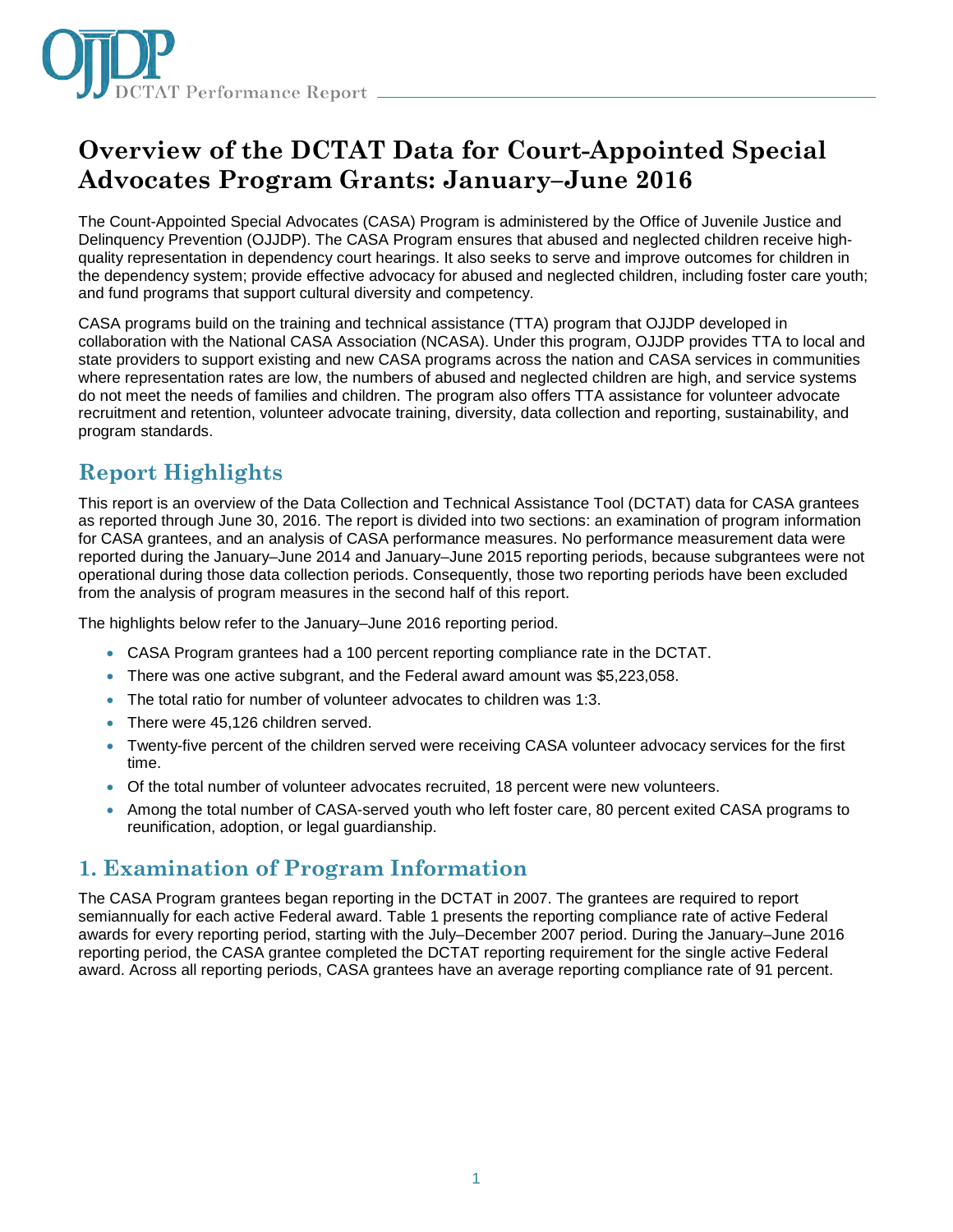|                              | <b>Status</b>      |                    |                 |                |                |
|------------------------------|--------------------|--------------------|-----------------|----------------|----------------|
| <b>Data Reporting Period</b> | <b>Not Started</b> | <b>In Progress</b> | <b>Complete</b> | <b>Total</b>   | <b>Percent</b> |
| July-December 2007           | 0                  | 0                  | 2               | 2              | 100            |
| January-June 2008            |                    | $\Omega$           |                 | $\overline{2}$ | 50             |
| July-December 2008           |                    |                    | 2               | 4              | 50             |
| January-June 2009            | $\Omega$           | $\Omega$           | $\overline{2}$  | $\overline{2}$ | 100            |
| July-December 2009           | 0                  | 0                  | 4               | 4              | 100            |
| January-June 2010            | $\Omega$           | $\Omega$           | $\mathcal{P}$   | $\overline{2}$ | 100            |
| July-December 2010           | 0                  | 0                  | 4               | 4              | 100            |
| January-June 2011            | 0                  | 0                  | $\overline{2}$  | $\overline{2}$ | 100            |
| July-December 2011           | 0                  | 0                  | 3               | 3              | 100            |
| January-June 2012            | $\Omega$           | $\Omega$           | $\overline{2}$  | $\overline{2}$ | 100            |
| July-December 2012           | 0                  | 0                  |                 |                | 100            |
| January-June 2013            | $\Omega$           | $\Omega$           |                 |                | 100            |
| July-December 2013           | 0                  | 0                  |                 |                | 100            |
| January-June 2014            | 0                  | $\Omega$           |                 |                | 100            |
| July-December 2014           | 0                  | $\Omega$           |                 |                | 100            |
| January-June 2015            | 0                  | 0                  |                 |                | 100            |
| July-December 2015           | 0                  | 0                  |                 |                | 100            |
| January-June 2016            | 0                  | 0                  |                 |                | 100            |
| <b>Total</b>                 | $\overline{2}$     |                    | 32              | 35             | 91             |

## **Table 1. Status of CASA Program Reporting by Reporting Period: July 2007–June 2016**

The number of operational subgrants has varied across all reporting periods (Figure 1). There were no operational subgrants during the January–June 2014 and January–June 2015 reporting periods; therefore, those two reporting periods will be excluded from the analysis of program measures in the second part of this report. During the January–June 2016 reporting period, there was one operational subgrant.





**Reporting Period**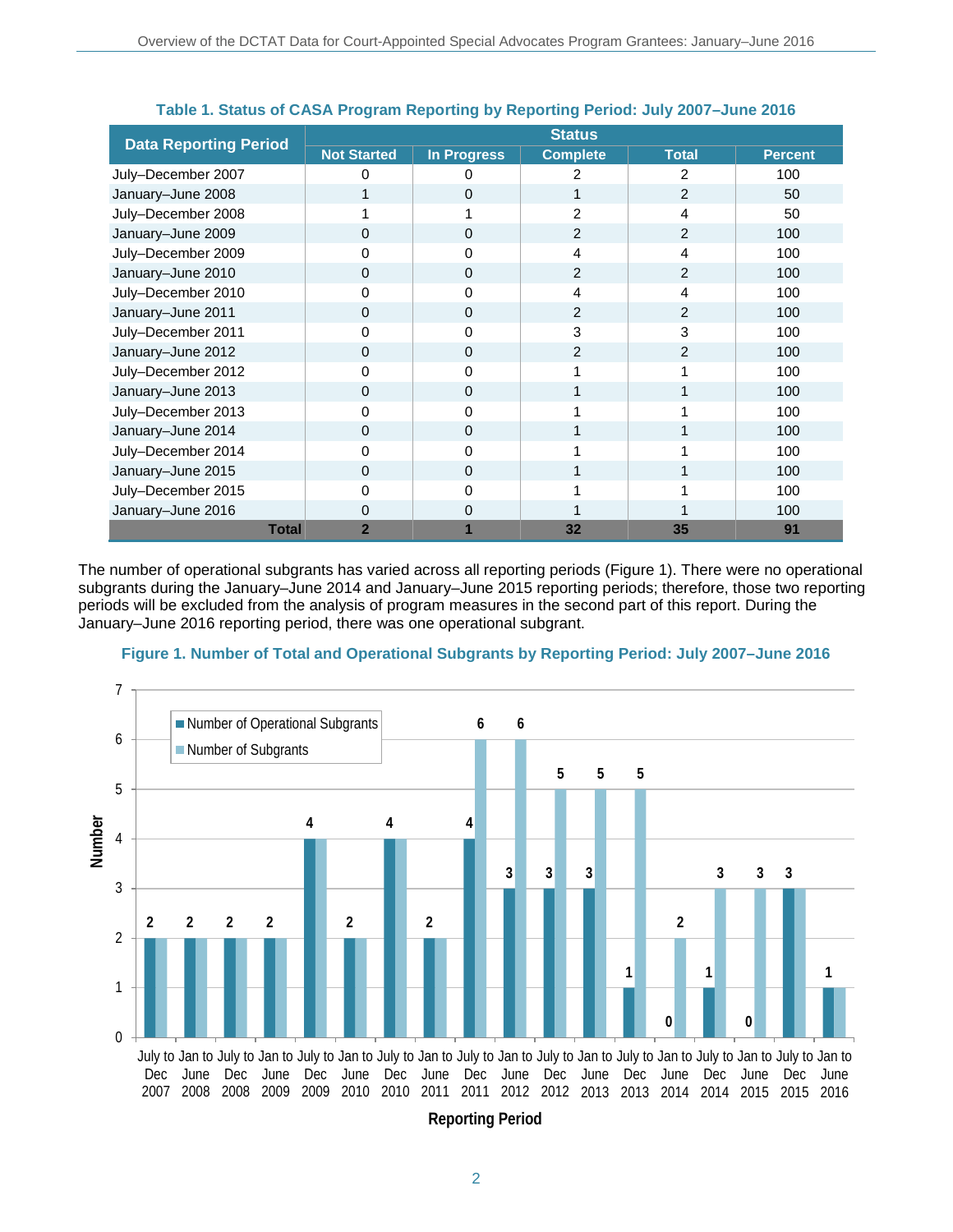Table 2 presents demographics of volunteers and children. The diversity matrix below allows NCASA to show the number of advocates to children by race, ethnicity, or cultural group; it then provides the ratio of volunteers to children. It is anticipated that this data is collected from activities from the local CASA projects. During the January– June 2016 reporting period, the total ratio for number of volunteer advocates to children was 1:3.

| Race/Ethnicity/Cultural Group | Number of<br><b>Volunteer Advocates</b> | Number of<br><b>Children</b> | Ratio<br><b>Volunteers: Children</b> |
|-------------------------------|-----------------------------------------|------------------------------|--------------------------------------|
| African American              | 2,033                                   | 6,874                        | 1:3                                  |
| Asian/Pacific Islander        | 324                                     | 269                          | 1:1                                  |
| Caucasian/Non-Latino          | 5,616                                   | 9,383                        | 1:2                                  |
| Do not know                   | 395                                     | 463                          | 1:1                                  |
| Hispanic/Latino               | 1,632                                   | 2,709                        | 1:2                                  |
| Multiracial                   | 249                                     | 1,269                        | 1:5                                  |
| Native American               | 59                                      | 169                          | 1:3                                  |
| Other                         | 7.270                                   | 23,990                       | 1:3                                  |
| <b>Total</b>                  | 17,578                                  | 45.126                       | 1:3                                  |

## **Table 2. Diversity Matrix: January–June 2016**

Figure 2 shows the total Federal award amount across all reporting periods. The July–December 2010 reporting period had the largest Federal award amount, totaling \$73,646,222. During the January–June 2016 reporting period, the Federal award amount was \$5,223,058, a decrease of 47 percent from the previous reporting period.



**Figure 2. Federal Award Amount by Reporting Period: July 2007–June 2016**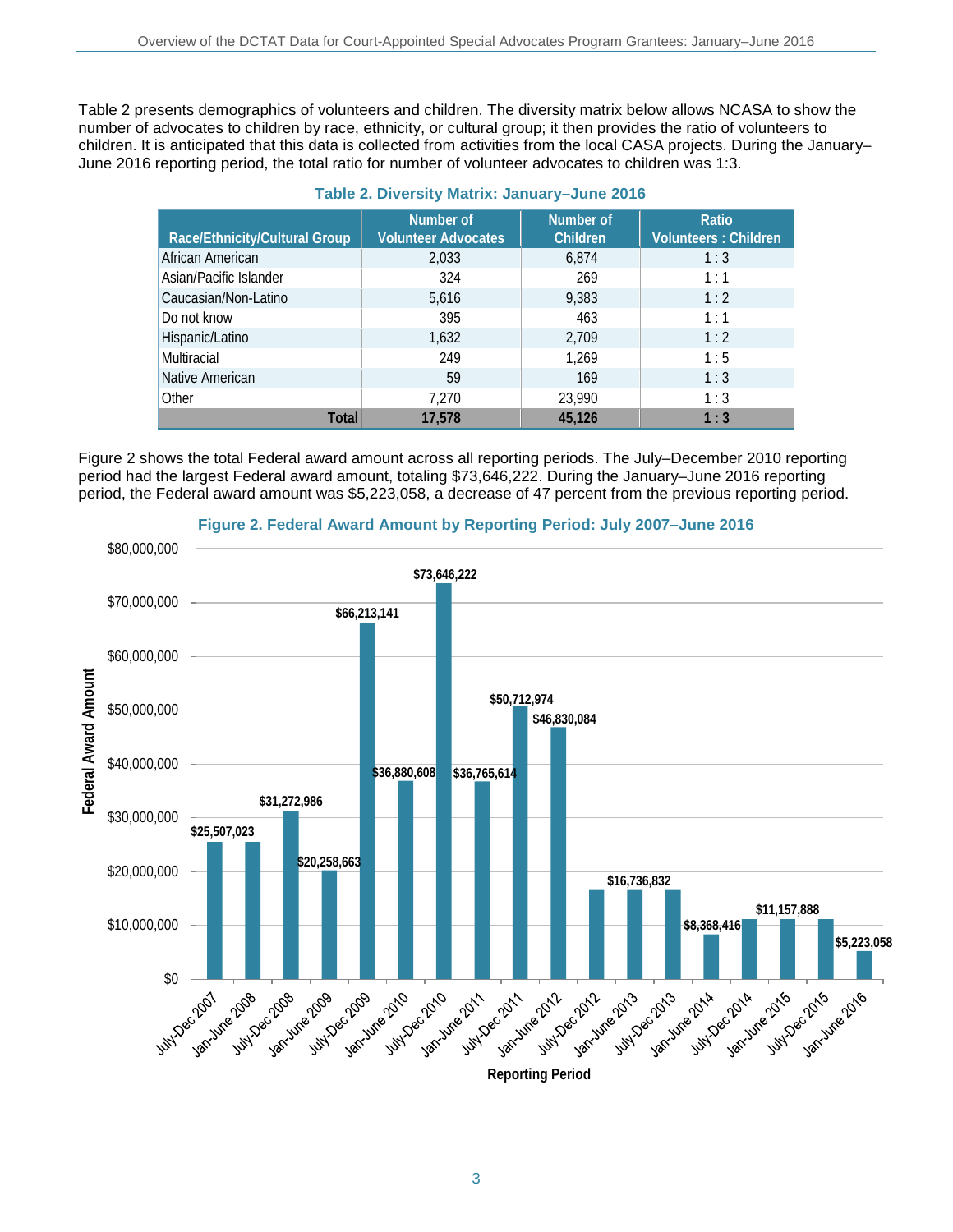## **2. Analysis of Program Measures**

During this reporting period, a total of 45,126 children were served by the CASA grant program, and data were tracked for the number of new children who started receiving CASA volunteer advocacy services. As shown in Table 3, of the total number of children served, 25 percent (*n* = 11,068) were children receiving CASA volunteer advocacy services for the first time.

## **Table 3. Total Number of Children Served: January–June 2016**

| <b>Performance Measure</b>                              | <b>Number</b> |
|---------------------------------------------------------|---------------|
| Total number of children who started receiving services | 11.068        |
| Total number of children served                         | 45.126        |
| Percent of children who started receiving services      | 25%           |

Figure 3 presents data for the number of children served and the number of children who started receiving services per reporting period since July 2007. The total number of children served has increased 62 percent since the previous reporting period (July–December 2015).



## **Figure 3. Number of Children Served by Reporting Period: July 2007–June 2016**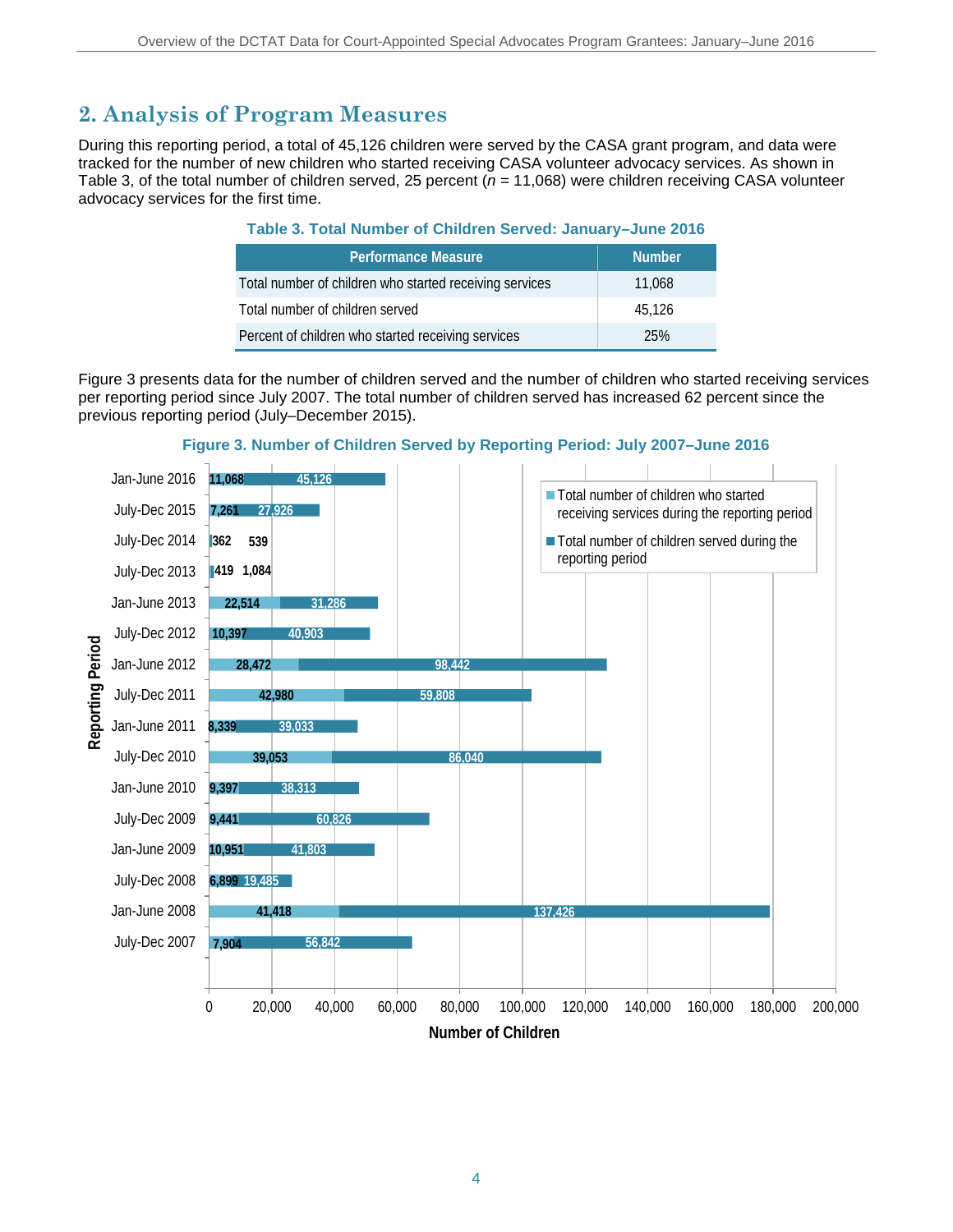Among the total number of volunteer advocates recruited and available to serve during the current reporting period, 18 percent ( $n = 3,152$ ) were new volunteers (Table 4).

| <b>Performance Measure</b>                                                              | <b>Number</b> |
|-----------------------------------------------------------------------------------------|---------------|
| Total number of new volunteer advocates available to serve children                     | 3.152         |
| Total number of volunteer advocates recruited and available to serve (new and existing) | 17.578        |
| Percent of new volunteer advocates                                                      | 18%           |

Figure 4 presents data for the number of new and existing volunteer advocates since July 2007. Since the previous reporting period (July–December 2015), the total number of new and existing volunteer advocates has increased 67 percent. The largest number of volunteer advocates (new and existing) served during the January–June 2008 reporting period.

**Figure 4. Number of New and Existing Volunteer Advocates by Reporting Period: July 2007–June 2016**



Figure 5 shows the percentage of new volunteer advocates has varied across all reporting periods. The average percentage of new volunteer advocates from July 2007–June 2016 is 16 percent.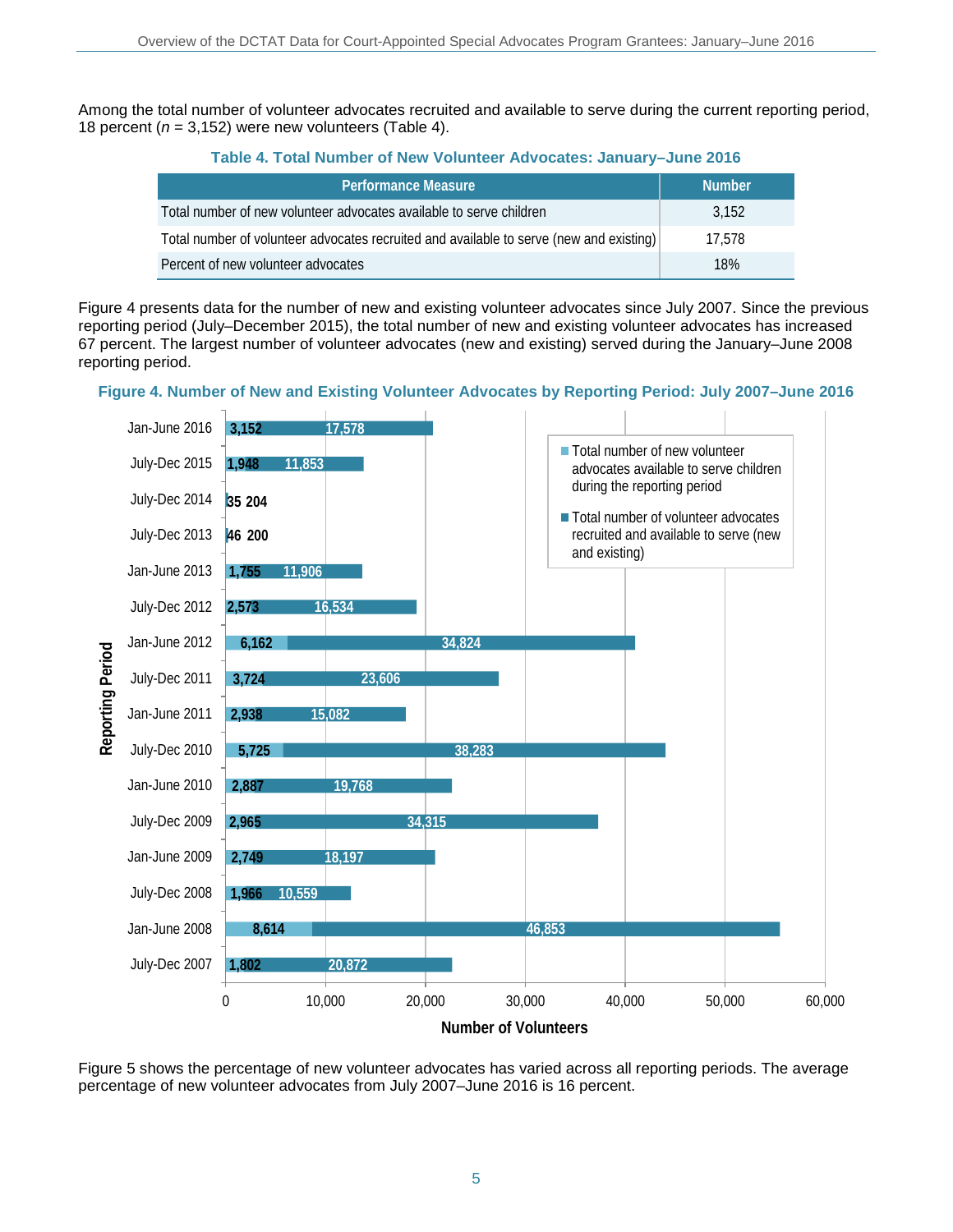

**Figure 5. Percent of New Volunteer Advocates by Reporting Period: July 2007–June 2016**

Table 5 presents data for the total number of local CASA programs active during the reporting period. Of the total number of active local programs (*n* = 937), 1 percent (*n* = 7) were new local CASA programs.

#### **Table 5. Number of Active and New CASA Programs: January–June 2016**

| <b>Performance Measure</b>                          | <b>Number</b> |
|-----------------------------------------------------|---------------|
| Total number of local CASA programs active          | 937           |
| The total number of new local CASA programs active  |               |
| Percent of new local CASA programs that were active | 1%            |

Figure 6 shows the total number of local CASA programs active during each reporting period. During the current reporting period, there were 937 local CASA programs active. The largest numbers of active local CASA programs were reported during the July–December 2008 and January–June 2009 reporting periods (Figure 6).



**Figure 6. Number of Active Local CASA Programs by Reporting Period: January 2008–June 2016**

**Reporting Period**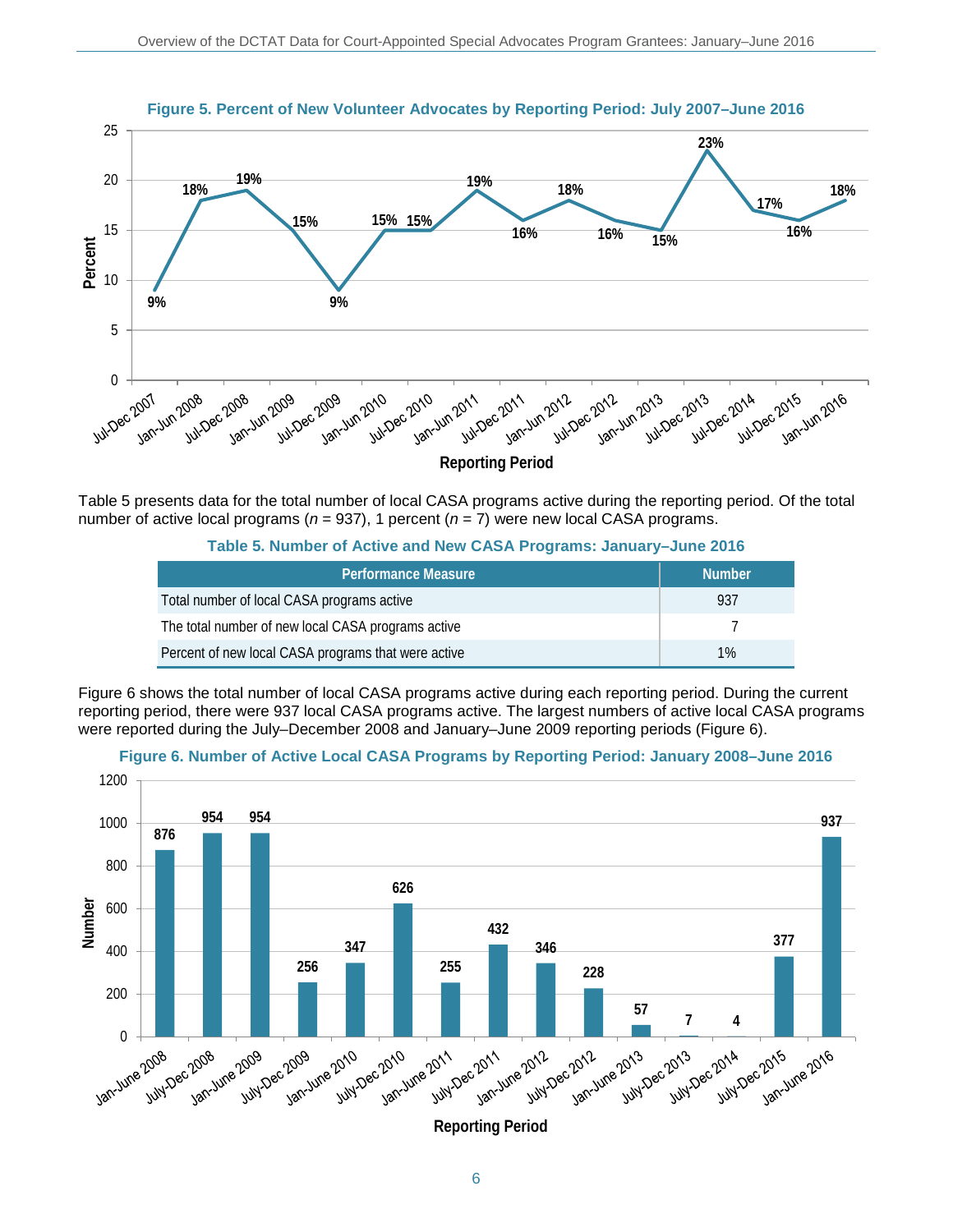Figure 7 shows the total number of new local CASA programs active during each reporting period. During the previous four reporting periods, there were no new local CASA programs. Seven new local CASA programs were reported during the current reporting period (January–June 2016).



## **Figure 7. Number of Active New Local CASA Programs by Reporting Period: July 2007–June 2016**

Child abuse or neglect data were tracked over the short and long term for youth served in the program. As shown in Table 6, 45,126 youth were served during the current reporting period. Of those, 100 percent had a current report of substantiated child abuse or neglect.

## **Table 6. Short-Term Performance Data on Substantiated Child Abuse or Neglect: January–June 2016**

| <b>Performance Measure</b>                                                                 | <b>Number</b> |
|--------------------------------------------------------------------------------------------|---------------|
| Number of youth served                                                                     | 45.126        |
| Number of those youth served with a current report of substantiated child abuse or neglect | 45.126        |
| Percent of youth with a current report of substantiated child abuse or neglect             | 100%          |

Table 7 shows the number of youth tracked for child abuse or neglect over the long term. Of the 9,192 youth who ended services 6 to 12 months before the current reporting period, less than 1 percent had substantiated reports of child abuse or neglect  $(n = 12)$ .

### **Table 7. Long-Term Performance Data on Substantiated Child Abuse or Neglect: January–June 2016**

| <b>Performance Measure</b>                                                                                                                    | <b>Number</b> |
|-----------------------------------------------------------------------------------------------------------------------------------------------|---------------|
| Number of youth who ended services 6 to 12 months previous to the reporting<br>period                                                         | 9.192         |
| Number of those youth who ended services 6 to 12 months previous to the<br>reporting period with substantiated child abuse or neglect reports | 12            |
| Percent of youth with substantiated child abuse or neglect reports                                                                            | $< 1\%$       |

As shown in Table 8, among the total number of CASA youth who left foster care during the current reporting period, 80 percent (*n* = 4,929) exited CASA programs either to reunification, adoption, or legal guardianship.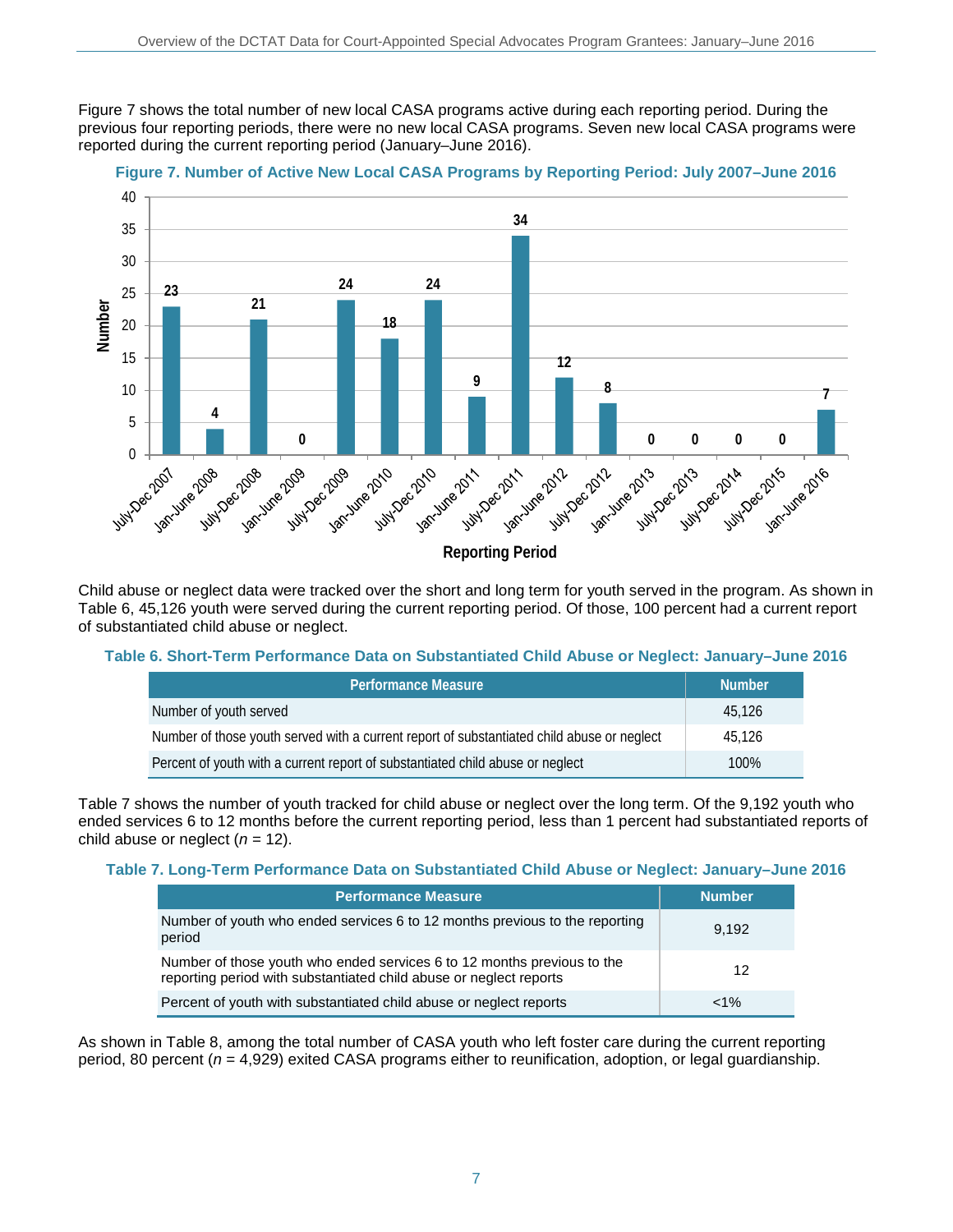## **Table 8. Number of Children Who Exited CASA Programs to Reunification, Adoption, or Legal Guardianship: January–June 2016**

| <b>Performance Measure</b>                                                                                                                                            | <b>Number</b> |
|-----------------------------------------------------------------------------------------------------------------------------------------------------------------------|---------------|
| Number of CASA youth, at the time of their most recent entry into foster care, who left<br>foster care                                                                | 6.175         |
| Number of those CASA youth, at the time of their most recent entry into foster care,<br>who left foster care either to reunification, adoption, or legal guardianship | 4.929         |
| Percent of CASA youth who left foster care to reunification, adoption, or legal<br>guardianship                                                                       | 80%           |

Over the last three reporting periods, the number of children exiting CASA programs to reunification, adoption, or legal guardianship has been increasing. The most children exited foster care to reunification, adoption, or legal guardianship during the July–December 2010 reporting period (Figure 8).

### **Figure 8. Number of Children Who Exited CASA Programs to Reunification, Adoption, or Legal Guardianship by Reporting Period: July 2007–June 2016**



The percentage of children exiting CASA programs to reunification, adoption, or legal guardianship has varied across reporting periods. Overall, the average percentage of children exiting CASA programs for the purposes of reunification, adoption, or legal guardianship is 77 percent (Figure 9).